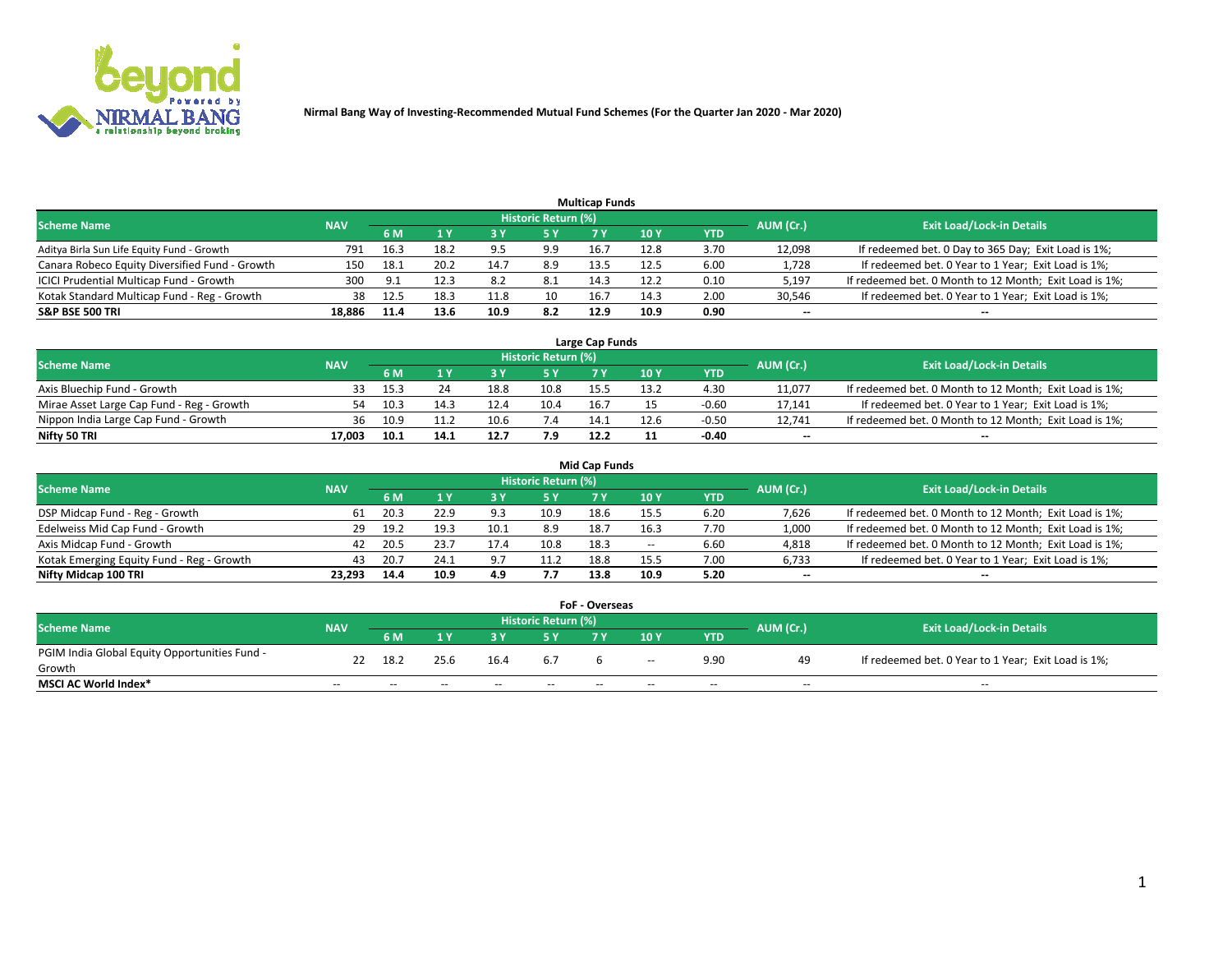

| <b>Scheme Name</b>                               |            |      |      |      | Historic Return (%) |      |      |            |                          |                                                     |
|--------------------------------------------------|------------|------|------|------|---------------------|------|------|------------|--------------------------|-----------------------------------------------------|
|                                                  | <b>NAV</b> | 5 M  |      |      | 5 Y                 |      | 10Y  | <b>YTD</b> | AUM (Cr.)                | <b>Exit Load/Lock-in Details</b>                    |
| Canara Robeco Emerging Equities - Growth         | 104        | 20.6 | 20.3 | 12.8 | 12.3                |      |      | 7.30       | 5,626                    | If redeemed bet. 0 Year to 1 Year; Exit Load is 1%; |
| Invesco India Growth Opportunities Fund - Growth | 37         | 14.0 |      | 13.5 | 9.4                 | 15.3 | 13.3 | 2.80       | 2,447                    | If redeemed bet. 0 Year to 1 Year; Exit Load is 1%; |
| Principal Emerging Bluechip Fund - Growth        | 114        | 19.6 | 19.2 | 10.3 | 10.9                | 19.4 | 15.2 | 5.60       | 2,202                    | If redeemed bet. 0 Year to 1 Year; Exit Load is 1%; |
| NIFTY Large Midcap 250 TRI                       | 7.627      | 13.6 | 14.3 | 10.6 | 9.2                 | 14.7 | 11.9 | 2.80       | $\overline{\phantom{a}}$ | $- -$                                               |

| <b>Focused Funds</b>             |            |            |      |  |                     |      |       |      |           |                                                        |  |  |  |
|----------------------------------|------------|------------|------|--|---------------------|------|-------|------|-----------|--------------------------------------------------------|--|--|--|
| <b>Scheme Name</b>               | <b>NAV</b> |            |      |  | Historic Return (%) |      |       |      | AUM (Cr.) | <b>Exit Load/Lock-in Details</b>                       |  |  |  |
|                                  |            | <b>6 M</b> |      |  |                     |      | 10 Y  | YTD  |           |                                                        |  |  |  |
| Axis Focused 25 Fund - Growth    |            | 18.0       |      |  | 12.4                | 15.5 | $- -$ | 5.40 | 9.627     | If redeemed bet. 0 Month to 12 Month; Exit Load is 1%; |  |  |  |
| SBI Focused Equity Fund - Growth | 162        | 19.8       | 26.8 |  |                     |      | 17.5  | 5.40 | 7.694     | If redeemed bet. 0 Year to 1 Year; Exit Load is 1%;    |  |  |  |
| <b>S&amp;P BSE 500 TRI</b>       | 18.886     | 11.4       | 13.6 |  | 8.2                 | 12.9 | 10.9  | 0.90 | $\sim$    | $- -$                                                  |  |  |  |

| <b>Small Cap Funds</b>                         |            |      |        |                            |      |               |       |      |           |                                                     |  |  |  |  |
|------------------------------------------------|------------|------|--------|----------------------------|------|---------------|-------|------|-----------|-----------------------------------------------------|--|--|--|--|
| <b>Scheme Name</b>                             | <b>NAV</b> |      |        | <b>Historic Return (%)</b> |      |               |       |      | AUM (Cr.) | <b>Exit Load/Lock-in Details</b>                    |  |  |  |  |
|                                                |            | 6 M  |        | 3Y                         | 5 Y  | 7 Y           | 10Y   | YTD  |           |                                                     |  |  |  |  |
| Franklin India Smaller Companies Fund - Growth |            | 8.7  | 3.6    |                            |      | 17.3          | 15.2  | 2.40 | 7,188     | If redeemed bet. 0 Year to 1 Year; Exit Load is 1%; |  |  |  |  |
| HDFC Small Cap Fund - Growth                   | 40         | -4.6 | $-1.9$ |                            | 8.9  | 14.3          |       | 2.60 | 9,872     | If redeemed bet. 0 Year to 1 Year; Exit Load is 1%; |  |  |  |  |
| L&T Emerging Businesses Fund - Reg - Growth    | -23        | 9.2  | 2.3    | 5.8                        | 10.1 | $\sim$ $\sim$ | $- -$ | 2.50 | 6,123     | If redeemed bet. 0 Year to 1 Year; Exit Load is 1%; |  |  |  |  |
| SBI Small Cap Fund - Growth                    | 58.        | 19.6 | 22.9   | 13.5                       | 14.1 | 24.3          | 19.1  | 7.50 | 3,493     | If redeemed bet. 0 Year to 1 Year; Exit Load is 1%; |  |  |  |  |
| Nifty Smallcap 100 TRI                         | 7.571      | 13.6 | 7.5    | $-0.9$                     | 3.2  | 10            |       | 5.70 | $\sim$    | $- -$                                               |  |  |  |  |

## **ELSS Schemes (Tax Saving u/s 80-C)**

| <b>Scheme Name</b>                           | <b>NAV</b> |      |      | <b>Historic Return (%)</b> |           |       |      |      | AUM (Cr.) | <b>Exit Load/Lock-in Details</b> |
|----------------------------------------------|------------|------|------|----------------------------|-----------|-------|------|------|-----------|----------------------------------|
|                                              |            | 6 M  | 1 Y  | 3 Y                        | <b>5Y</b> | 7 Y   | 10Y  | YTD  |           |                                  |
| Aditya Birla Sun Life Tax Relief 96 - Growth | 33         | 15.1 |      | 11.4                       | 8.7       | -16.5 | 12.7 | 3.60 | 10,308    | Nil                              |
| Axis Long Term Equity Fund - Growth          | 52         | 17.8 | 26.3 | 16.7                       | 11.1      | 20    | 17.9 | 5.40 | 21,997    | Nil                              |
| Canara Robeco Equity Tax Saver Fund - Growth | 73         | 18.4 |      | 14.2                       | 8.8       | 14.1  | 13.1 | 7.10 | 1,033     | Nil                              |
| Invesco India Tax Plan - Growth              | 56         | 16.1 | 18.8 | 12.8                       | 9.4       | 16.4  | 14.4 | 4.80 | 1,026     | Nil                              |
| Mirae Asset Tax Saver Fund - Reg - Growth    | 19         |      |      | 14.5                       | $- -$     | --    | --   | 0.40 | 3,293     | Nil                              |
| S&P BSE 200 TRI                              | 6.104      | 11.1 | 13.8 | 11.5                       | 8.3       | 13    | 11.1 | 0.40 | $\sim$    | $- -$                            |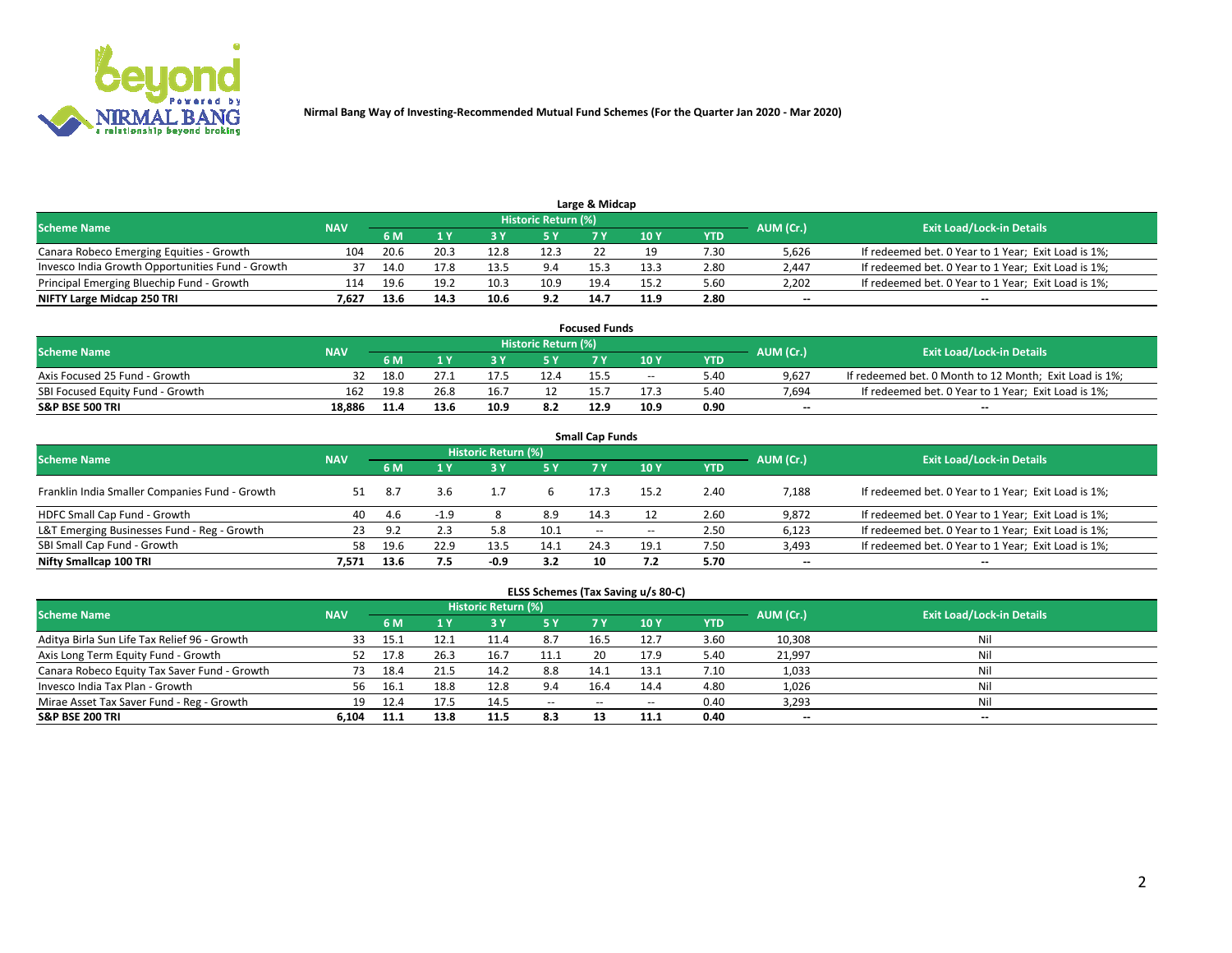

|                                           |            |      |      | Historic Return (%) |     | <b>Contra/Value Fund</b> |      |      |           |                                                     |
|-------------------------------------------|------------|------|------|---------------------|-----|--------------------------|------|------|-----------|-----------------------------------------------------|
| <b>Scheme Name</b>                        | <b>NAV</b> | 6 M  |      |                     | 5 Y | 7 Y                      | 10Y  | YTD  | AUM (Cr.) | <b>Exit Load/Lock-in Details</b>                    |
| Kotak India EQ Contra Fund - Reg - Growth | 56         | 12.4 | 14.8 | 13.2                |     | 13.4                     | 11.6 | 2.50 | 900       | If redeemed bet. 0 Year to 1 Year; Exit Load is 1%; |
| Invesco India Contra Fund - Growth        |            |      | 16.8 |                     | 10  | 17.4                     | 13.5 | 4.50 | 4,751     | If redeemed bet. 0 Year to 1 Year; Exit Load is 1%; |
| UTI Value Opportunities Fund - Growth     | 66         | 15.7 |      | 10                  | 5.4 |                          | 11.5 | 2.90 | 4,635     | If redeemed bet. 0 Year to 1 Year; Exit Load is 1%; |
| Nippon India Value Fund - Growth          | 76         | 11.8 | 14.6 | 9.8                 |     | 13.3                     | 10.9 | 1.40 | 3,114     | If redeemed bet. 0 Year to 1 Year; Exit Load is 1%; |
| <b>S&amp;P BSE 500 TRI</b>                | 18.886     | 11.4 | 13.6 | 10.9                | 8.2 | 12.9                     | 10.9 | 0.90 | $\sim$    | $- -$                                               |

| Sector/Thematic                                                           |            |      |      |                     |           |       |                          |            |                          |                                                        |  |  |  |
|---------------------------------------------------------------------------|------------|------|------|---------------------|-----------|-------|--------------------------|------------|--------------------------|--------------------------------------------------------|--|--|--|
| <b>Scheme Name</b>                                                        | <b>NAV</b> |      |      | Historic Return (%) |           |       |                          |            | AUM (Cr.)                | <b>Exit Load/Lock-in Details</b>                       |  |  |  |
|                                                                           |            | 6 M  | 1 Y  | 73 Y                | <b>5Y</b> | 7 Y   | 10Y                      | <b>YTD</b> |                          |                                                        |  |  |  |
| Canara Robeco Consumer Trends Fund - Reg -<br>Growth                      | 45         | 20.7 | 22.9 | 15.5                | 11.6      | 16.2  | 15.8                     | 6.40       | 388                      | If redeemed bet. 0 Year to 1 Year; Exit Load is 1%;    |  |  |  |
| Mirae Asset Great Consumer Fund - Growth                                  | 38         | 16.7 | 16.1 | 15.9                | 11.4      | 16.4  | $\overline{\phantom{a}}$ | 1.90       | 1,004                    | If redeemed bet. 0 Year to 1 Year; Exit Load is 1%;    |  |  |  |
| <b>ICICI Prudential Technology Fund - Growth</b>                          | 62         | 6.2  | 2.1  | 16.1                | 7.5       |       | 16.3                     | 7.00       | 418                      | If redeemed bet. 0 Day to 15 Day; Exit Load is 1%;     |  |  |  |
| Nippon India Pharma Fund - Growth                                         | 163        | 17.6 | 8.5  | 7.2                 | 4.5       | 14.1  | 14.3                     | 7.40       | 2,451                    | If redeemed bet. 0 Year to 1 Year; Exit Load is 1%;    |  |  |  |
| BNP Paribas India Consumption Fund - Reg - Growth                         | 14         | 20.2 | 30.3 | $- -$               | $- -$     | $- -$ | $- -$                    | 6.90       | 499                      | If redeemed bet. 0 Month to 12 Month; Exit Load is 1%; |  |  |  |
| ICICI Prudential Banking and Financial Services Fund -<br>Retail - Growth | 69         | 11.7 | 20.3 | 12.5                | 12.3      | 17.6  | 17.6                     | $-1.20$    | 3,615                    | If redeemed bet. 0 Day to 15 Day; Exit Load is 1%;     |  |  |  |
| <b>S&amp;P BSE 500 TRI</b>                                                | 18.886     | 11.4 | 13.6 | 10.9                | 8.2       | 12.9  | 10.9                     | 0.90       | $\overline{\phantom{a}}$ | $\overline{\phantom{a}}$                               |  |  |  |

| <b>Dynamic Asset Allocation Funds</b>                      |            |     |      |                     |               |                          |                 |            |           |                                                          |  |  |  |
|------------------------------------------------------------|------------|-----|------|---------------------|---------------|--------------------------|-----------------|------------|-----------|----------------------------------------------------------|--|--|--|
| <b>Scheme Name</b>                                         | <b>NAV</b> |     |      | Historic Return (%) |               |                          |                 |            |           | <b>Exit Load/Lock-in Details</b>                         |  |  |  |
|                                                            |            | 6 M |      | 3 Y                 | 5 Y           |                          | 10 <sub>Y</sub> | <b>YTD</b> | AUM (Cr.) |                                                          |  |  |  |
| ICICI Prudential Balanced Advantage Fund - Reg -<br>Growth | 38         | 9.3 | 13.9 | 9.3                 | 8.7           | 12.3                     | 12.4            | 0.80       | 28,853    | If redeemed bet. 0 Year to 1 Year; Exit Load is 1%;      |  |  |  |
| Invesco India Dynamic Equity Fund - Growth                 | 31         |     | 12.2 | 8.6                 | 7.1           | 12.1                     | 10.7            | 2.20       | 870       | If redeemed bet. 0 Month to 3 Month; Exit Load is 0.25%; |  |  |  |
| Nippon India Balanced Advantage Fund - Growth              | 96         | 7.1 | 11.4 | 8.9                 | 6.8           | 12                       | 11.3            | 1.80       | 2,884     | If redeemed bet. 0 Month to 12 Month; Exit Load is 1%;   |  |  |  |
| HDFC Balanced Advantage Fund - Growth                      | 198        | 4.6 | 10.3 | 9.3                 | 7.8           | 11.6                     | 10.9            | $-1.60$    | 44,151    | If redeemed bet. 0 Year to 1 Year; Exit Load is 1%;      |  |  |  |
| SBI Dynamic Asset Allocation Fund - Reg - Growth           | 14         | 5.1 | 5.7  | 8.5                 | $\sim$ $\sim$ | $\overline{\phantom{a}}$ | $- -$           | $-0.40$    | 664       | If redeemed bet. 0 Month to 12 Month; Exit Load is 1%;   |  |  |  |
| NIFTY 50 Hybrid Composite Debt 65:35 Index                 | 10,628     | 8.5 | 13.9 | 11.2                | 8.3           | 11.1                     | 10.3            | 0.60       | $\sim$    | $\overline{\phantom{a}}$                                 |  |  |  |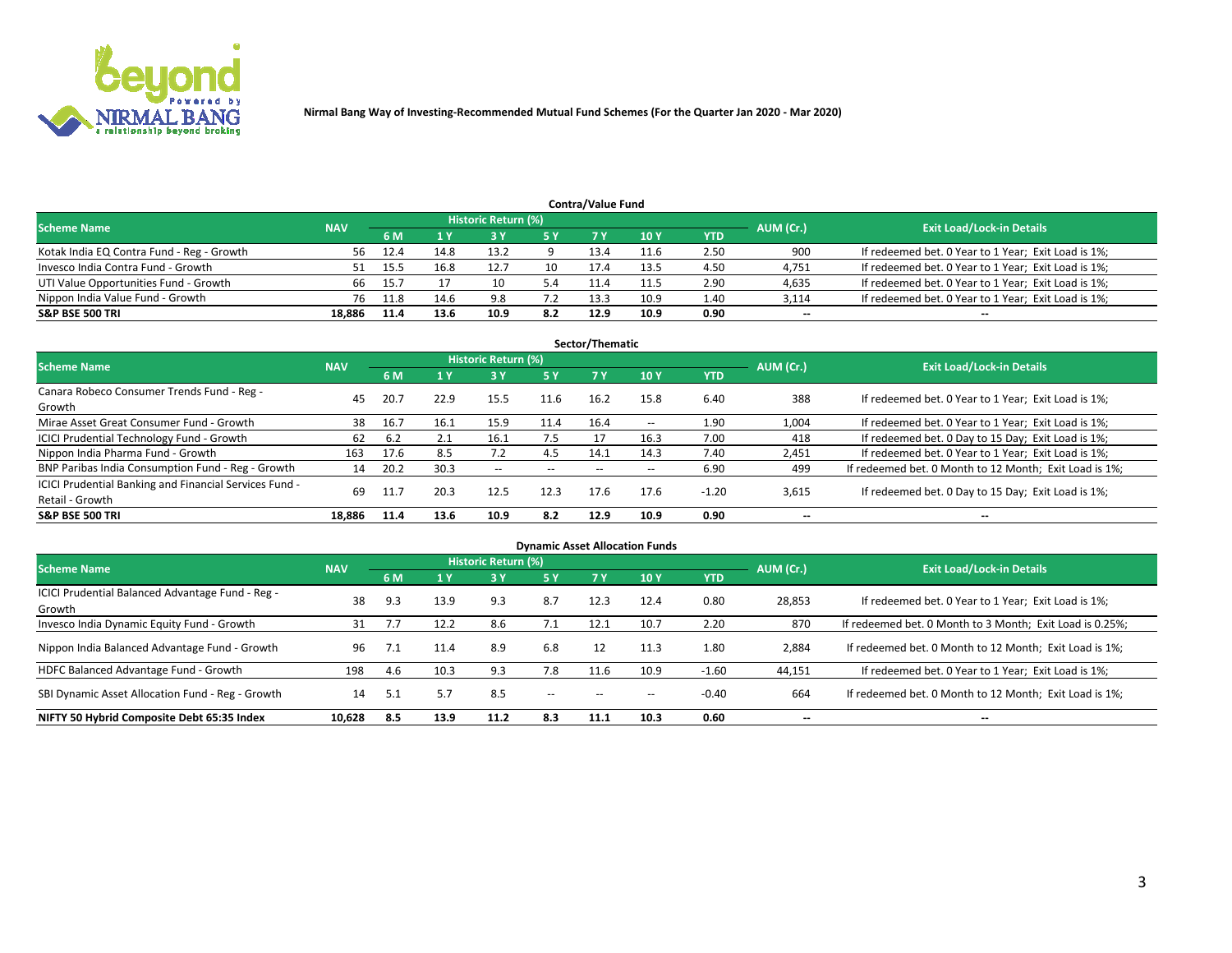

| <b>Hybrid Aggressive</b>                        |                                  |      |      |      |        |                          |       |         |                          |                                                        |  |  |  |  |
|-------------------------------------------------|----------------------------------|------|------|------|--------|--------------------------|-------|---------|--------------------------|--------------------------------------------------------|--|--|--|--|
| <b>Scheme Name</b>                              | <b>Exit Load/Lock-in Details</b> |      |      |      |        |                          |       |         |                          |                                                        |  |  |  |  |
|                                                 | <b>NAV</b>                       | 6 M  |      |      |        |                          | 10Y   | YTD     | AUM (Cr.)                |                                                        |  |  |  |  |
| ICICI Prudential Equity & Debt Fund - Growth    | 139                              | 8.3  | 13.7 |      | 8.3    | 13.9                     | 13.5  | $-0.70$ | 22,390                   | If redeemed bet. 0 Year to 1 Year; Exit Load is 1%;    |  |  |  |  |
| Mirae Asset Hybrid - Equity Fund - Reg - Growth | 16                               | 8.6  | 13.5 | 10.7 | $\sim$ | $\overline{\phantom{a}}$ | $- -$ | $-0.40$ | 3,380                    | If redeemed bet. 0 Year to 1 Year; Exit Load is 1%;    |  |  |  |  |
| SBI Equity Hybrid Fund - Growth                 | 150                              | 12.8 | 20.2 | 12.5 | 9.6    |                          | 12.6  | 3.20    | 32,585                   | If redeemed bet. 0 Month to 12 Month; Exit Load is 1%; |  |  |  |  |
| Canara Robeco Equity Hybrid Fund - Growth       | 175                              | 14.2 |      |      | 9.3    |                          | 12.9  | 4.30    | 3,000                    | If redeemed bet. 0 Year to 1 Year; Exit Load is 1%;    |  |  |  |  |
| NIFTY 50 Hybrid Composite Debt 65:35 Index      | 10,628                           | -8.5 | 13.9 | 11.2 | 8.3    | 11.1                     | 10.3  | 0.60    | $\overline{\phantom{a}}$ | $- -$                                                  |  |  |  |  |

|                                            | <b>Arbitrage Fund</b> |                                  |     |     |      |   |  |      |        |                                                          |  |  |  |  |  |
|--------------------------------------------|-----------------------|----------------------------------|-----|-----|------|---|--|------|--------|----------------------------------------------------------|--|--|--|--|--|
| Scheme Name                                | AUM (Cr.)             | <b>Exit Load/Lock-in Details</b> |     |     |      |   |  |      |        |                                                          |  |  |  |  |  |
|                                            | <b>NAV</b>            | 1 M                              | ያ M | 6 M |      |   |  | YTD  |        |                                                          |  |  |  |  |  |
| IDFC Arbitrage Fund - Reg - Growth         | 25.                   | . Ե. Հ                           |     |     | 6.2  |   |  | 6.30 | 12.224 | If redeemed bet. 0 Month to 1 Month; Exit Load is 0.25%; |  |  |  |  |  |
| Kotak Equity Arbitrage Fund - Reg - Growth | 28                    | -6.1                             |     |     | -6.2 |   |  | 6.20 | 17,856 | If redeemed bet. 0 Day to 30 Day; Exit Load is 0.25%;    |  |  |  |  |  |
| Nippon India Arbitrage Fund - Growth       | 20                    | h.                               |     |     | 6.2  | b |  | 6.30 | 10.497 | If redeemed bet. 0 Month to 1 Month; Exit Load is 0.25%; |  |  |  |  |  |

|                                          | <b>Equity Saver</b> |           |                                  |                          |                          |               |               |            |                          |                                                        |  |  |  |  |  |
|------------------------------------------|---------------------|-----------|----------------------------------|--------------------------|--------------------------|---------------|---------------|------------|--------------------------|--------------------------------------------------------|--|--|--|--|--|
| Scheme Name                              | <b>NAV</b>          | AUM (Cr.) | <b>Exit Load/Lock-in Details</b> |                          |                          |               |               |            |                          |                                                        |  |  |  |  |  |
|                                          |                     | 6 M       |                                  |                          | 5 Y                      |               | $\sqrt{10}$ Y | <b>YTD</b> |                          |                                                        |  |  |  |  |  |
| Axis Equity Saver Fund - Reg - Growth    |                     | 6.8       | 11.2                             | $\Omega$                 | $\sim$                   | $-$           | $- -$         | 2.30       | 820                      | If redeemed bet. 0 Month to 12 Month; Exit Load is 1%; |  |  |  |  |  |
| Kotak Equity Savings Fund - Reg - Growth |                     | b.4       | 9.4                              |                          |                          | $\sim$ $\sim$ | $- -$         | 1.20       | 1,804                    | If redeemed bet. 0 Year to 1 Year; Exit Load is 1%;    |  |  |  |  |  |
| CRISIL Hybrid 50+50 - Moderate Index*    |                     | $- -$     | $-$                              | $\overline{\phantom{a}}$ | $\overline{\phantom{a}}$ | $\sim$        | --            | $\sim$     | $\overline{\phantom{a}}$ | $- -$                                                  |  |  |  |  |  |

| <b>Liquid Funds</b>              |            |      |     |                            |      |        |            |                 |           |                                  |  |  |  |  |
|----------------------------------|------------|------|-----|----------------------------|------|--------|------------|-----------------|-----------|----------------------------------|--|--|--|--|
| Scheme Name                      | <b>NAV</b> |      |     | <b>Historic Return (%)</b> |      |        | <b>YTM</b> | Avg             | AUM (Cr.) | <b>Exit Load/Lock-in Details</b> |  |  |  |  |
|                                  |            | 1 W. | 2 W | 1 M                        | 3 M  | 71 Y   |            | <b>Maturity</b> |           |                                  |  |  |  |  |
| Axis Liquid Fund - Growth        | 2,177      |      |     |                            | 5.2  |        | 5.38       | 0.10            | 33,800    | *Ref Footnote                    |  |  |  |  |
| IDFC Cash Fund - Reg - Growth    | 2,374      |      |     |                            |      |        | 5.21       | 0.08            | 9,799     | *Ref Footnote                    |  |  |  |  |
| Kotak Liquid Fund - Reg - Growth | 3,972      |      |     |                            | ۰۰ ت |        |            | 0.09            | 29,452    | *Ref Footnote                    |  |  |  |  |
| <b>CRISIL Liquid Fund Index</b>  | $\sim$     | b. L | 5.9 |                            | 5.7  | $\sim$ | $-$        | $\sim$          | $\sim$    | $\sim$                           |  |  |  |  |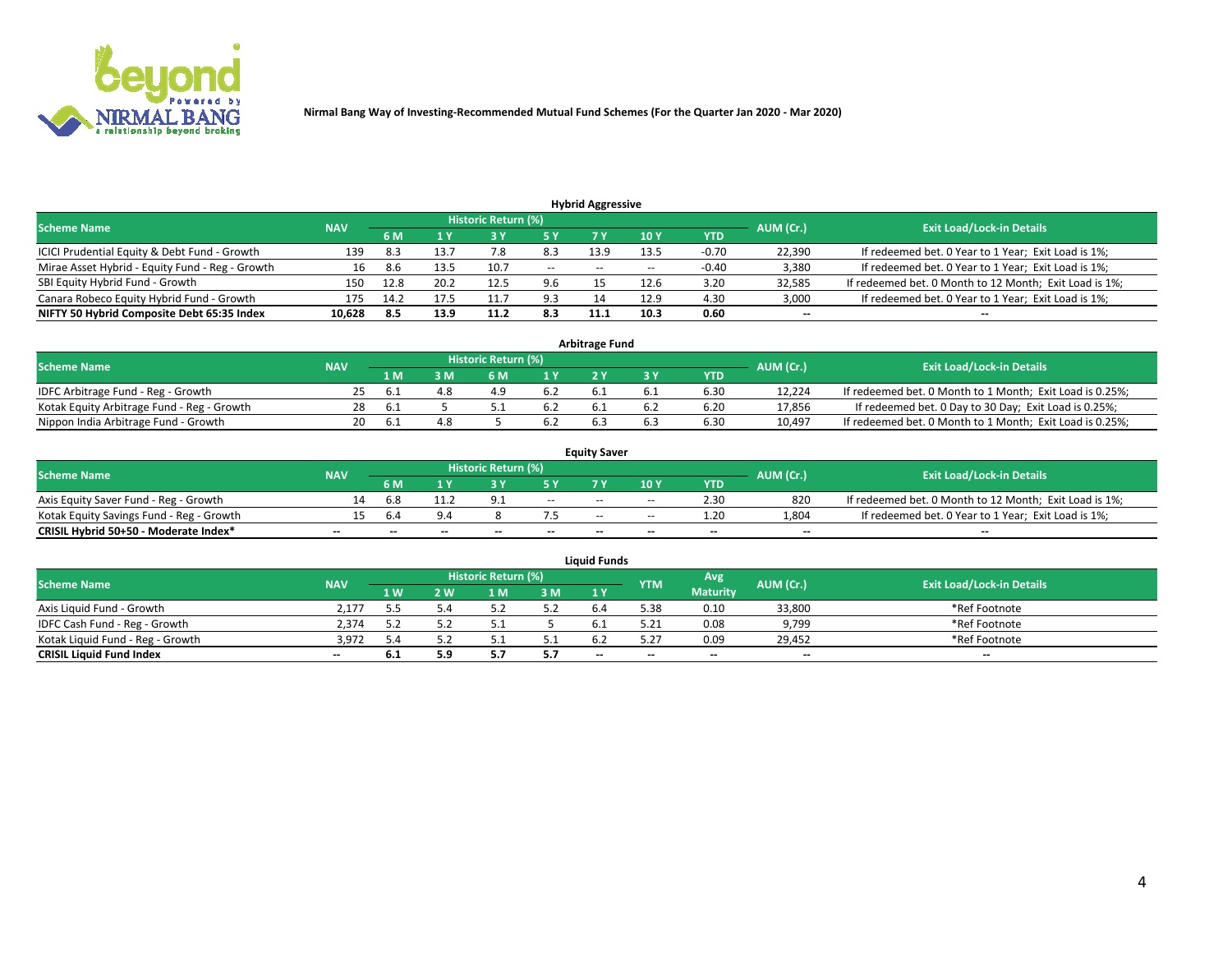

| <b>Ultra Short Fund</b>                       |            |      |     |                            |       |       |            |                 |           |                                  |  |  |  |  |
|-----------------------------------------------|------------|------|-----|----------------------------|-------|-------|------------|-----------------|-----------|----------------------------------|--|--|--|--|
| <b>Scheme Name</b>                            | <b>NAV</b> |      |     | <b>Historic Return (%)</b> |       |       | <b>YTM</b> | Avg             | AUM (Cr.) | <b>Exit Load/Lock-in Details</b> |  |  |  |  |
|                                               |            | 1 M  | 3 M | 6 M                        | 1 Y   | 3 Y   |            | <b>Maturity</b> |           |                                  |  |  |  |  |
| IDFC Ultra Short Term Fund - Reg - Growth     |            | b.7  |     | <b>b.,</b>                 | 7.7   | $- -$ | 5.83       | 0.46            | 5,468     | Nil                              |  |  |  |  |
| Sundaram Ultra Short Term Fund - Reg - Growth | 10         | -5.8 | 4.9 |                            | $- -$ | --    | 5.75       | 0.40            | 339       | Nil                              |  |  |  |  |
| L&T Ultra Short Term Fund - Growth            |            | 6.3  | 5.b |                            |       |       | .85        | 0.46            | 2,666     | Nil                              |  |  |  |  |
| <b>NIFTY Ultra Short Duration Debt Index</b>  | 4.030      | 6.8  | 6.3 | 6.6                        | 7.5   |       | $\sim$     | $\sim$          | $\sim$    | $- -$                            |  |  |  |  |

| <b>Money Market Fund</b>                         |            |      |     |                     |        |    |            |                 |           |                                  |  |  |  |
|--------------------------------------------------|------------|------|-----|---------------------|--------|----|------------|-----------------|-----------|----------------------------------|--|--|--|
| <b>Scheme Name</b>                               | <b>NAV</b> |      |     | Historic Return (%) |        |    | <b>YTM</b> | 'Avg            | AUM (Cr.) | <b>Exit Load/Lock-in Details</b> |  |  |  |
|                                                  |            | 1 M  | 3 M | 6 M                 | 1 Y    | 3Y |            | <b>Maturity</b> |           |                                  |  |  |  |
| Aditya Birla Sun Life Money Manager Fund - Reg - | 267        |      | 6.4 | 6.6                 | 7.9    |    |            | 0.54            | 12,504    | Nil                              |  |  |  |
| Growth<br>Franklin India Savings Fund - Growth   |            |      | 5.9 |                     |        |    | 5.75       |                 |           | Nil                              |  |  |  |
|                                                  | 37         | -6.4 |     | 6.8                 | 8.1    |    |            | $\sim$          | 4,741     |                                  |  |  |  |
| Nippon India Money Market Fund - Growth          | 3,011      | 6.5  |     | 6.7                 | 7.8    |    | 5.81       | 0.35            | 4,540     | Nil                              |  |  |  |
| <b>CRISIL Liquid Fund Index</b>                  | $- -$      |      |     | 5.8                 | $\sim$ | -- | --         | $\sim$          | $\sim$    | $\sim$                           |  |  |  |

| <b>Short Term Fund</b>                          |            |      |     |                            |      |           |            |                 |           |                                  |  |  |  |  |
|-------------------------------------------------|------------|------|-----|----------------------------|------|-----------|------------|-----------------|-----------|----------------------------------|--|--|--|--|
| <b>Scheme Name</b>                              | <b>NAV</b> |      |     | <b>Historic Return (%)</b> |      |           | <b>YTM</b> | Avg             | AUM (Cr.) | <b>Exit Load/Lock-in Details</b> |  |  |  |  |
|                                                 |            | 1 M  | 3 M | 6 M                        | 1Y   | <b>3Y</b> |            | <b>Maturity</b> |           |                                  |  |  |  |  |
| Axis Short Term Fund - Growth                   |            | 17.1 | 9.8 | 9.9                        | 10.4 |           | 6.63       | 2.20            | 4,939     | Nil                              |  |  |  |  |
| HDFC Short Term Debt Fund - Growth              | -23        | 19.2 |     | 10.7                       | 10.6 | 8.1       | 7.07       | 3.06            | 11,026    | Nil                              |  |  |  |  |
| IDFC Bond Fund - Short Term Plan - Reg - Growth | 41         | 16.7 |     | 97                         | 10.1 |           | 6.62       | 2.21            | 11,979    | Nil                              |  |  |  |  |
| Kotak Bond Short Term Fund - Reg - Growth       | 38         | 17.8 | 9.6 | 9.7                        | 10.2 |           | 6.88       | 2.42            | 11,400    | Nil                              |  |  |  |  |
| L&T Short Term Bond Fund - Reg - Growth         |            | 15.2 | 8.4 | $\Omega$ 1                 | 9.8  |           | 6.48       | 2.11            | 5,450     | Nil                              |  |  |  |  |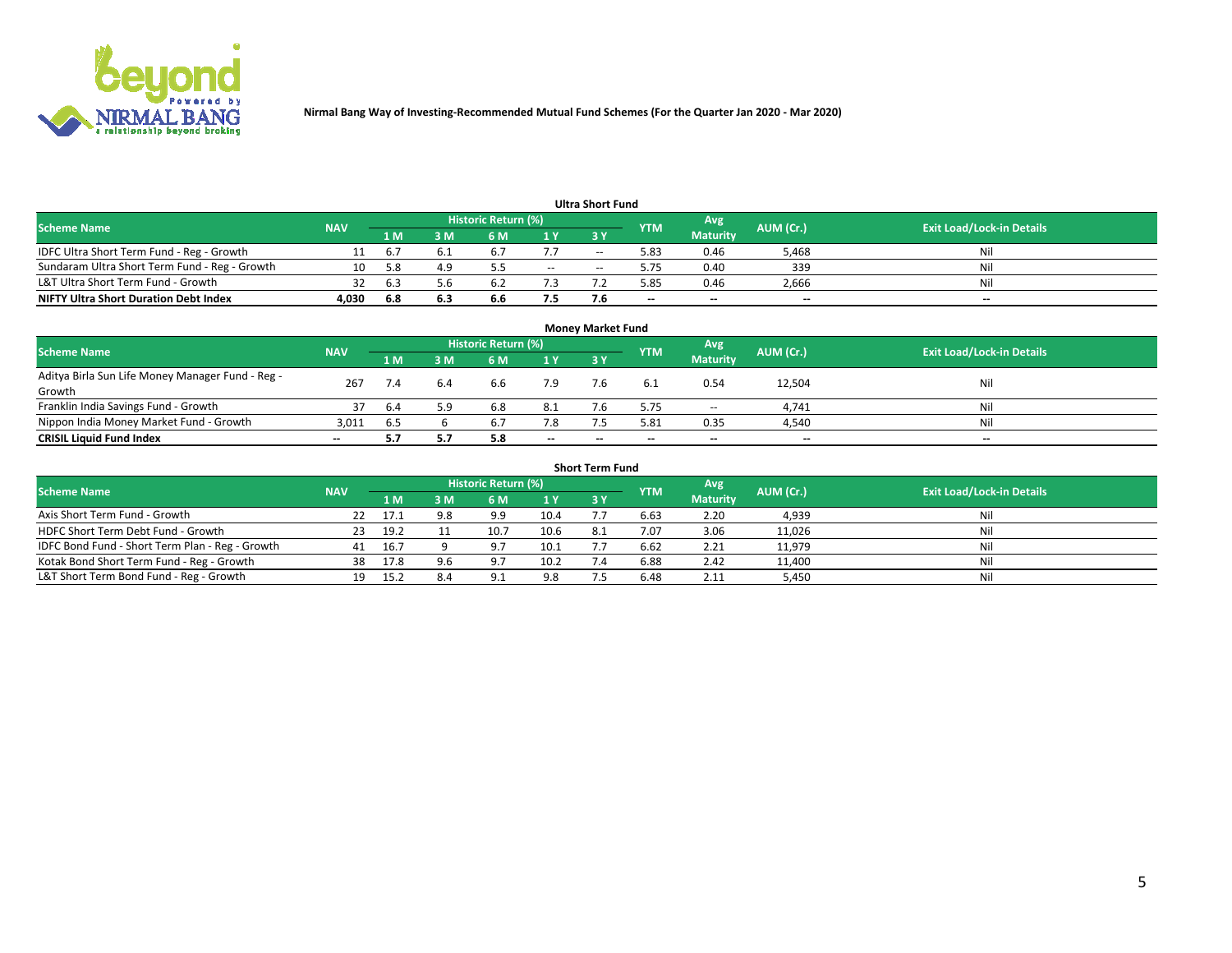

| <b>Low Duration Fund</b>                  |            |       |     |                            |     |    |            |                 |           |                                  |  |  |  |  |
|-------------------------------------------|------------|-------|-----|----------------------------|-----|----|------------|-----------------|-----------|----------------------------------|--|--|--|--|
| <b>Scheme Name</b>                        | <b>NAV</b> |       |     | <b>Historic Return (%)</b> |     |    | <b>YTM</b> | Avg             | AUM (Cr.) | <b>Exit Load/Lock-in Details</b> |  |  |  |  |
|                                           |            | 1 M   | : M | 5 M                        | 1 V | 2V |            | <b>Maturity</b> |           |                                  |  |  |  |  |
| Axis Treasury Advantage Fund - Growth     | 2.243      | - ฉ ว |     |                            | 8.7 |    | 5.99       | 0.78            | 5,239     | Nil                              |  |  |  |  |
| Canara Robeco Savings Fund - Reg - Growth |            |       | b.4 | b.ŏ                        |     |    | 5.87       | 0.80            | 1,135     | Nil                              |  |  |  |  |
| IDFC Low Duration Fund - Reg - Growth     | 28         | 10.0  |     |                            |     |    | 5.96       | 0.90            | 5,804     | Nil                              |  |  |  |  |

| <b>Banking &amp; PSU Bond Funds</b>            |            |      |      |                            |           |           |            |                 |           |                                  |  |  |  |
|------------------------------------------------|------------|------|------|----------------------------|-----------|-----------|------------|-----------------|-----------|----------------------------------|--|--|--|
| <b>Scheme Name</b>                             | <b>NAV</b> |      |      | <b>Historic Return (%)</b> |           |           | <b>YTM</b> | Avg             | AUM (Cr.) | <b>Exit Load/Lock-in Details</b> |  |  |  |
|                                                |            | 1 M  | sм   | 6 M                        | <b>1Y</b> | <b>3Y</b> |            | <b>Maturity</b> |           |                                  |  |  |  |
| HDFC Banking and PSU Debt Fund - Reg - Growth  |            | 20.9 |      |                            | 11.1      |           | 7.28       | 3.16            | 4,896     | Ni                               |  |  |  |
| Kotak Banking and PSU Debt Fund - Reg - Growth |            | 21.0 | 11.6 |                            | 11.8      | 8.4       | 6.93       | 3.29            | 4.553     | Ni                               |  |  |  |
| IDFC Banking & PSU Debt Fund - Reg - Growth    |            | 21.3 |      |                            | 12.2      |           |            | 3.10            | 13.030    | Ni                               |  |  |  |

| <b>Corporate Bond Funds</b>                         |            |      |                         |                     |      |     |            |                 |           |                                                         |  |  |  |
|-----------------------------------------------------|------------|------|-------------------------|---------------------|------|-----|------------|-----------------|-----------|---------------------------------------------------------|--|--|--|
| <b>Scheme Name</b>                                  | <b>NAV</b> |      |                         | Historic Return (%) |      |     | <b>YTM</b> | Avg             | AUM (Cr.) | <b>Exit Load/Lock-in Details</b>                        |  |  |  |
|                                                     |            | 1 M  | $\overline{\mathsf{M}}$ | 6 M                 | 1Y   | 3V  |            | <b>Maturity</b> |           |                                                         |  |  |  |
| ICICI Prudential Corporate Bond Fund - Reg - Growth | 21         | 16.4 | 9.9                     | 9.9                 | 10.5 |     | 6.76       | 2.26            | 12,074    | Nil                                                     |  |  |  |
| L&T Triple Ace Bond Fund - Reg - Growth             |            | 34.7 | 16.2                    | 12.5                | 15.9 | 8.4 | 7.59       | 8.39            | 2.474     | If redeemed bet. 0 Month to 3 Month; Exit Load is 0.5%; |  |  |  |
| Kotak Corporate Bond Fund - Std - Growth            | 2,680      | 13.6 | 8.5                     | a d<br><u>.</u>     | 9.9  |     | 6.63       | 1.62            | 4,523     | Nil                                                     |  |  |  |

| <b>Credit Risk Fund</b>                    |            |      |      |                     |      |     |               |                 |           |                                                           |  |  |  |
|--------------------------------------------|------------|------|------|---------------------|------|-----|---------------|-----------------|-----------|-----------------------------------------------------------|--|--|--|
| <b>Scheme Name</b>                         | <b>NAV</b> |      |      | Historic Return (%) |      |     | <b>YTM</b>    | Avg             | AUM (Cr.) | <b>Exit Load/Lock-in Details</b>                          |  |  |  |
|                                            |            | 1 M  | I M  | 6 M                 | 1 Y  | 3Y  |               | <b>Maturity</b> |           |                                                           |  |  |  |
| ICICI Prudential Credit Risk Fund - Growth | 22         | 19.0 | 13.1 | 11.8                | 10.6 |     | 9.41          | 2.30            | 12,381    | If redeemed bet. 0 Year to 1 Year; Exit Load is 1%;       |  |  |  |
| Kotak Credit Risk Fund - Reg - Growth      |            | 18.7 |      |                     | 10   |     | $8.7^{\circ}$ | 2.44            | 5,104     | If redeemed bet. 0 Year to 1 Year; Exit Load is 1%;       |  |  |  |
|                                            |            |      |      |                     |      |     |               |                 |           | If redeemed bet. 0 Month to 12 Month; Exit Load is 3%; If |  |  |  |
| SBI Credit Risk Fund - Growth              | 32.        | 17.7 |      | Q <sub>2</sub>      |      | 6.8 | 8.69          | $\sim$          | 5,055     | redeemed bet. 12 Month to 24 Month; Exit Load is 1.5%; If |  |  |  |
|                                            |            |      |      |                     |      |     |               |                 |           | redeemed bet. 24 Month to 36 Month; Exit Load is 0.75%;   |  |  |  |